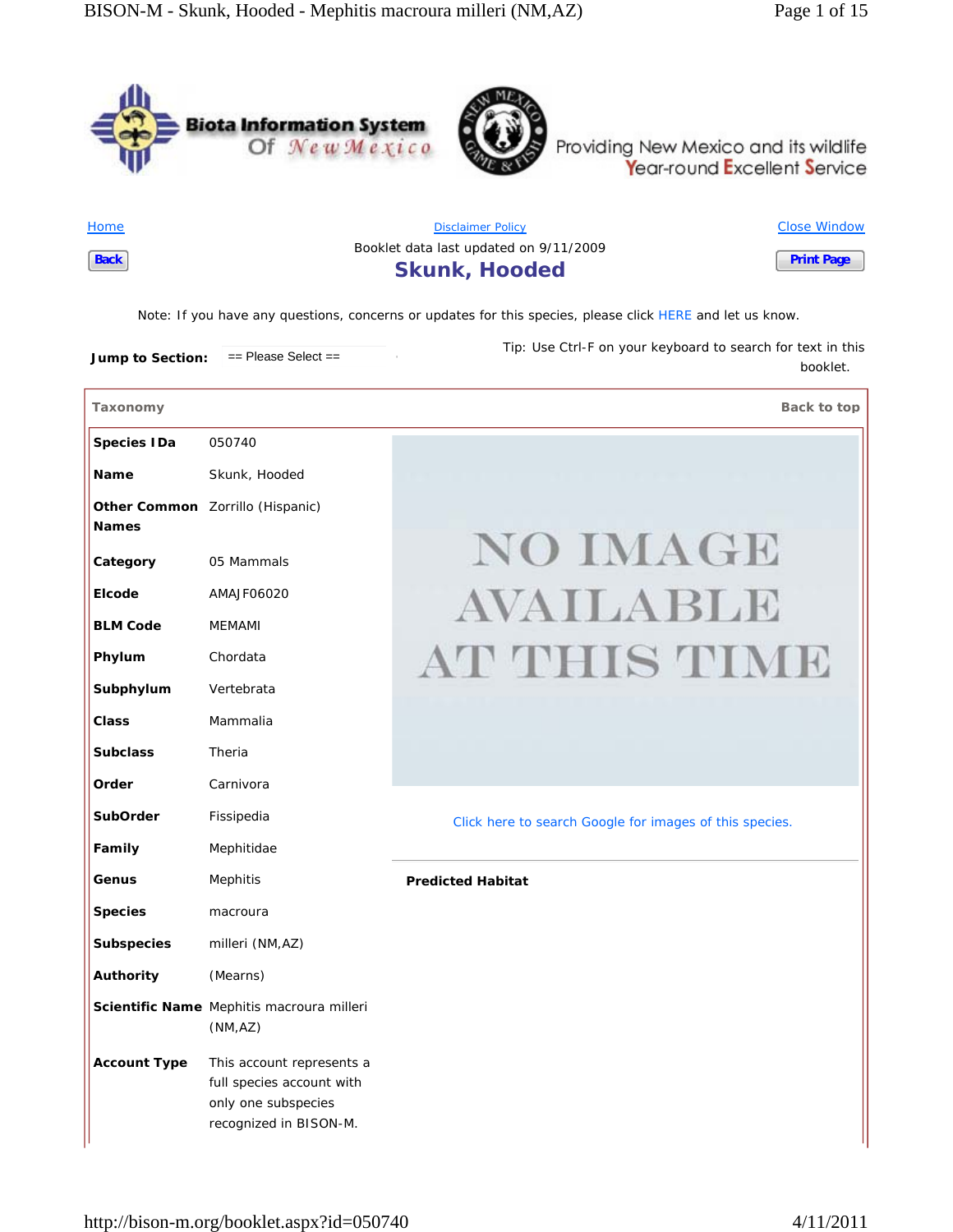**Taxonomic References 01, 02, 03, 05, 13, 16, 18**

# **NO PREDICTED HABITAT IMAGE AVAILABLE FOR THIS SPECIES**

## **Comments on Taxonomy**

NEW MEXICO: Only one subspecies of Mephitis macroura is verified in New Mexico, M.m. milleri. **\*03\*** 1996: Name Change -- The Family name has been changed from Mustelidae to Mephitidae (Frey and Yates, 1996) **\*16\***.

**Legal Status** (section updated on 10/21/2008) **Back to top Back to top** 

**Status References** USFS Sensitive: Region 3 (NM,AZ) **34** State NM: Provides limited protection **04** State NM: Sensitive taxa (informal) **27** State NM: Not a Game Species **04** Heritage Global: Demonstrably Secure (G5) **10** Heritage AZ: Apparently Secure in AZ (S4) **10** Heritage Ranking: Taxon Tracked by Heritage Program **15** Heritage Ranking: See comments **10, 28 Concern References** CONCERN: Limited distribution/Restricted range **26** CONCERN: Limited or dated data/information **26**

**Comments on Legal Status**

1992: High priority was assigned to the hooded skunk with regard to the importance of assessing a threshold for its sustainable harvest as a furbearer (Thompson et al., 1992) **\*08\***.

1995: The species, Mephitis macroura, was listed under the Natural Heritage Global Rank "G5" ("G5" = "Demonstrably Secure") (AGFD, 1995) **\*10\***.

This listing was made on December 1, 1983 (NMNHP, 1997) **\*28\***.

1996: The species, Mephitis macroura, was listed by a New Mexico Natural Heritage Program list as "Tracked": data were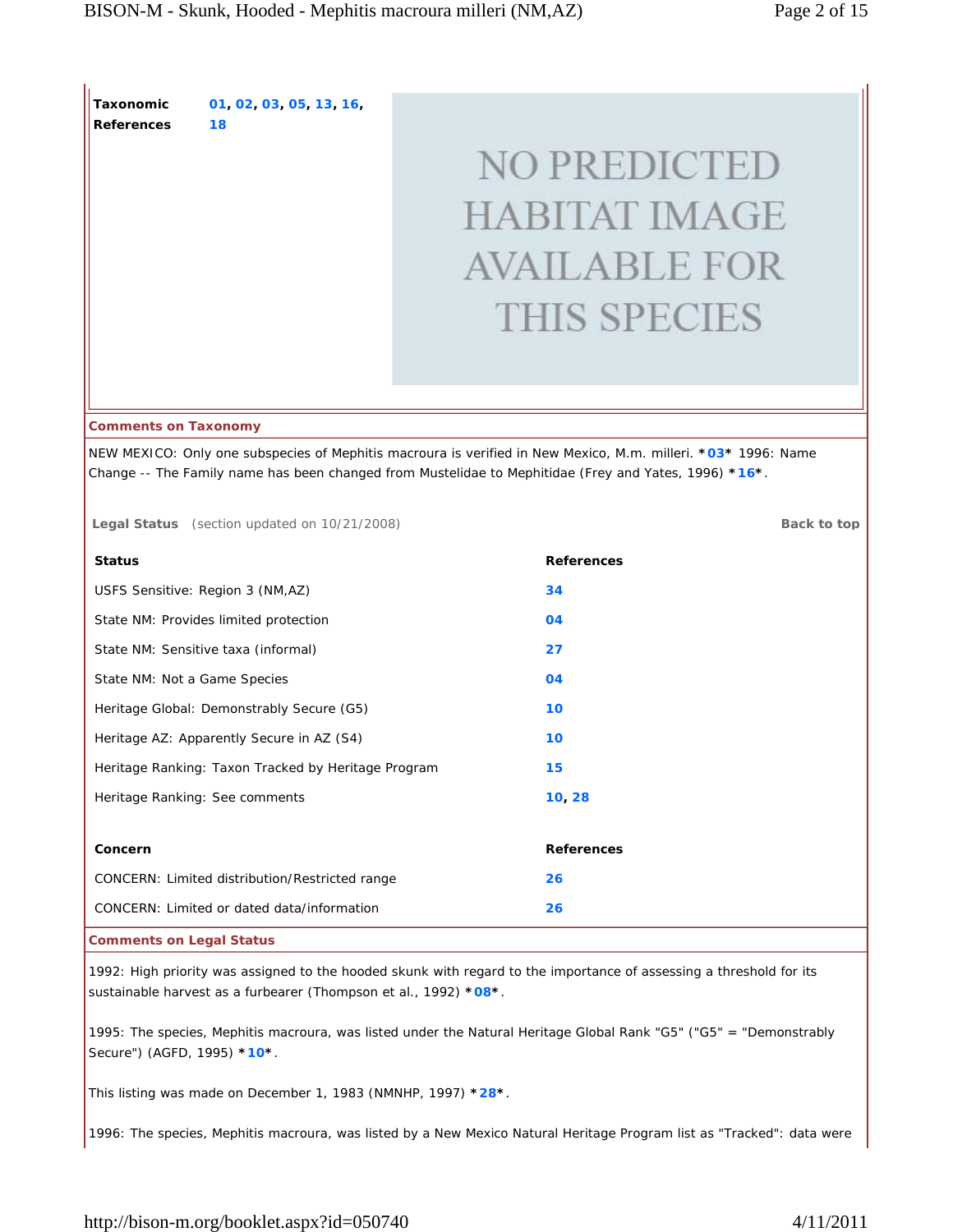being actively accumulated and entered into computerized and manual files by the Heritage Program (NMNHP, 1996) **\*15\***.

NEW MEXICO 1997: The full species Mephitis macroura was listed under the Natural Heritage NM State Rank "S2" ("S2" = "Imperiled") on August 5, 1991 (NMNHP, 1997) **\*28\***.

ARIZONA 1995: The species, Mephitis macroura, was listed under the Natural Heritage Arizona State Rank "S4" ("S4" = "Apparently Secure") (AGFD, 1995) **\*10\***.

2007: U.S. Forest Service included the species Mephitis macroura its region 3 sensitive species list (USFS, 2007) **\*34\***.

## **Comments on Population Trends and Threats**

No Data Submitted

## **Comments on Cultural Importance**

No Data Submitted

**Species Distribution** (section updated on 9/11/2009) **Back to top Back to top** 

| <b>State</b>           | References |
|------------------------|------------|
| NM: Extant             | 01, 35     |
| AZ: Extant             | 10         |
| TX: Species occurs(ed) | $12 \,$    |

## **New Mexico County Occurrence**

| County     | Data     | Season | Regular | Abundance | <b>Behavior</b> | <b>References</b> |
|------------|----------|--------|---------|-----------|-----------------|-------------------|
| Catron     |          |        |         |           |                 | 01                |
| Grant      |          |        |         |           |                 | 01                |
| Hidalgo    | Specimen |        |         |           |                 | 01 06 07 14 17    |
| Luna       |          |        |         |           |                 | 08                |
| New Mexico |          | Yr-Rnd | Regular |           | <b>Breeds</b>   | 11                |

**Accident County Occurrence**

No Data Submitted

## **Historical County Occurrence**

No Data Submitted

## **Expected County Occurrence**

No Data Submitted

## **Arizona County Occurrence**

No Data Submitted

**Hydrological Area**

**Area Reference**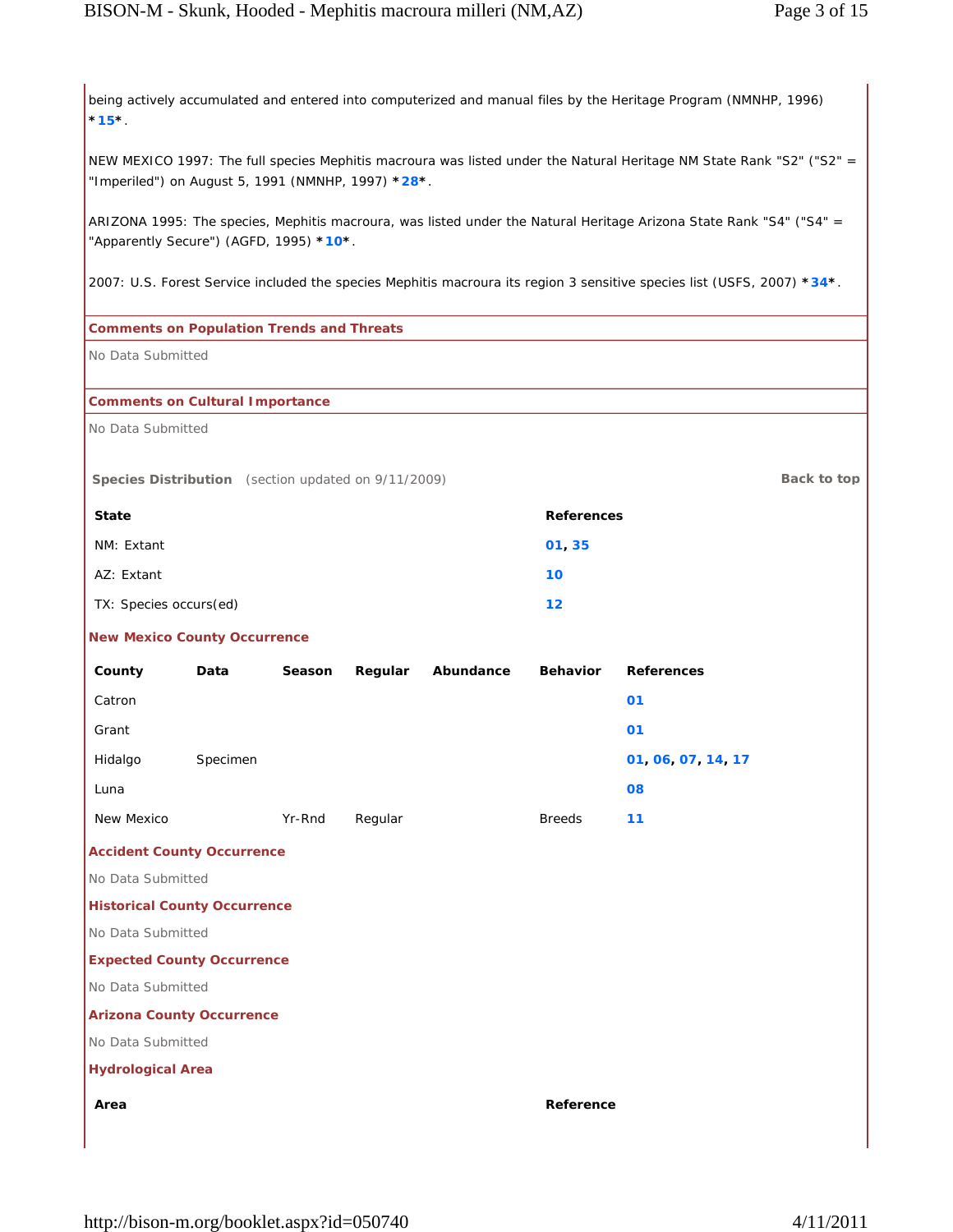| <b>Other Distribution - New Mexico</b><br>USFS - GILA NATIONAL FOREST<br>THE NATURE CONSERVANCY LANDS - GRAY RANCH, (Formerly TNC)<br><b>Other Distribution - Arizona</b><br>CORONADO NATIONAL FOREST<br>TONTO NATIONAL FOREST<br>Other Distribution Arizona References - 09<br><b>Mountain Range</b><br>Reference<br>3130-10845 Animas Mts.<br>07<br><b>Comments on Distribution</b><br>The hooded skunk is chiefly a low desert animal but has been taken as high as ponderosa forest. V. Bailey (1932) found a<br>Records of occurrence: Specimens examined (total 10): CATRON: Lilly Park, south base Lilly Mtn., 8000 ft, 1 (USNM).<br>GRANT: Burro Mts., 1 (USNM); Gila. 3 (USNM); Redrock, 4 (USNM). HIDALGO: 22 mi. S Animas, 1 (MSB); Animas Valley,<br>Additional record. GRANT: 7 mi. above Mimbres (V Bailey 1932: 336) *01*.<br>Museum records include (from the Western NMU collections - 1992) specimens from Luna County (Thompson, et al., 1992)<br>$^{\circ}08^{\star}$<br>A Hooded Skunk museum specimen in the University of New Mexico collections -- acquired from the Museum of<br>Southwestern Biology -- represents Hidalgo County (MSB #60674) (Thompson, et al., 1992)*14*.<br>The single record of the hooded skunk in Catron County is from ponderosa pine forest at "Lilly Park, south base Lilly Mtn.,<br>8,000 ft." This species likely occurs in the Negrito watershed and should be sought particularly along the lower Negrito<br>1995: Hooded skunks are a fairly common species in Gila National Forest (USDA Forest Service, 1995) *29*.<br>ARIZONA Found in the southeastern quarter of the state, but extending northward as far as Camp Verde and northern<br>Findley et al. (1975) reported 7 records for the hooded skunk in New Mexico, all of which were located in the southwest | Upper Gila                                                                                                                     | 08 |
|--------------------------------------------------------------------------------------------------------------------------------------------------------------------------------------------------------------------------------------------------------------------------------------------------------------------------------------------------------------------------------------------------------------------------------------------------------------------------------------------------------------------------------------------------------------------------------------------------------------------------------------------------------------------------------------------------------------------------------------------------------------------------------------------------------------------------------------------------------------------------------------------------------------------------------------------------------------------------------------------------------------------------------------------------------------------------------------------------------------------------------------------------------------------------------------------------------------------------------------------------------------------------------------------------------------------------------------------------------------------------------------------------------------------------------------------------------------------------------------------------------------------------------------------------------------------------------------------------------------------------------------------------------------------------------------------------------------------------------------------------------------------------------------------------------------------------------|--------------------------------------------------------------------------------------------------------------------------------|----|
|                                                                                                                                                                                                                                                                                                                                                                                                                                                                                                                                                                                                                                                                                                                                                                                                                                                                                                                                                                                                                                                                                                                                                                                                                                                                                                                                                                                                                                                                                                                                                                                                                                                                                                                                                                                                                                | <b>Historical Hydrological Area</b>                                                                                            |    |
|                                                                                                                                                                                                                                                                                                                                                                                                                                                                                                                                                                                                                                                                                                                                                                                                                                                                                                                                                                                                                                                                                                                                                                                                                                                                                                                                                                                                                                                                                                                                                                                                                                                                                                                                                                                                                                | No Data Submitted                                                                                                              |    |
|                                                                                                                                                                                                                                                                                                                                                                                                                                                                                                                                                                                                                                                                                                                                                                                                                                                                                                                                                                                                                                                                                                                                                                                                                                                                                                                                                                                                                                                                                                                                                                                                                                                                                                                                                                                                                                |                                                                                                                                |    |
|                                                                                                                                                                                                                                                                                                                                                                                                                                                                                                                                                                                                                                                                                                                                                                                                                                                                                                                                                                                                                                                                                                                                                                                                                                                                                                                                                                                                                                                                                                                                                                                                                                                                                                                                                                                                                                | <b>Land Unit</b><br>FOREST SERVICE LANDS, NEW MEXICO<br>THE NATURE CONSERVANCY LANDS<br>Other Distribution References - 07, 09 |    |
|                                                                                                                                                                                                                                                                                                                                                                                                                                                                                                                                                                                                                                                                                                                                                                                                                                                                                                                                                                                                                                                                                                                                                                                                                                                                                                                                                                                                                                                                                                                                                                                                                                                                                                                                                                                                                                |                                                                                                                                |    |
|                                                                                                                                                                                                                                                                                                                                                                                                                                                                                                                                                                                                                                                                                                                                                                                                                                                                                                                                                                                                                                                                                                                                                                                                                                                                                                                                                                                                                                                                                                                                                                                                                                                                                                                                                                                                                                | <b>Land Unit</b><br>US FOREST SERVICE LANDS, ARIZONA<br>APACHE-SITGREAVES NATIONAL FOREST<br>PRESCOTT NATIONAL FOREST          |    |
|                                                                                                                                                                                                                                                                                                                                                                                                                                                                                                                                                                                                                                                                                                                                                                                                                                                                                                                                                                                                                                                                                                                                                                                                                                                                                                                                                                                                                                                                                                                                                                                                                                                                                                                                                                                                                                | <b>Mountain Range</b>                                                                                                          |    |
|                                                                                                                                                                                                                                                                                                                                                                                                                                                                                                                                                                                                                                                                                                                                                                                                                                                                                                                                                                                                                                                                                                                                                                                                                                                                                                                                                                                                                                                                                                                                                                                                                                                                                                                                                                                                                                |                                                                                                                                |    |
|                                                                                                                                                                                                                                                                                                                                                                                                                                                                                                                                                                                                                                                                                                                                                                                                                                                                                                                                                                                                                                                                                                                                                                                                                                                                                                                                                                                                                                                                                                                                                                                                                                                                                                                                                                                                                                |                                                                                                                                |    |
|                                                                                                                                                                                                                                                                                                                                                                                                                                                                                                                                                                                                                                                                                                                                                                                                                                                                                                                                                                                                                                                                                                                                                                                                                                                                                                                                                                                                                                                                                                                                                                                                                                                                                                                                                                                                                                |                                                                                                                                |    |
|                                                                                                                                                                                                                                                                                                                                                                                                                                                                                                                                                                                                                                                                                                                                                                                                                                                                                                                                                                                                                                                                                                                                                                                                                                                                                                                                                                                                                                                                                                                                                                                                                                                                                                                                                                                                                                | dead specimen near Mimbres *01*.                                                                                               |    |
|                                                                                                                                                                                                                                                                                                                                                                                                                                                                                                                                                                                                                                                                                                                                                                                                                                                                                                                                                                                                                                                                                                                                                                                                                                                                                                                                                                                                                                                                                                                                                                                                                                                                                                                                                                                                                                | Cloverdale Ranch, 1 (USNM) *01*.                                                                                               |    |
|                                                                                                                                                                                                                                                                                                                                                                                                                                                                                                                                                                                                                                                                                                                                                                                                                                                                                                                                                                                                                                                                                                                                                                                                                                                                                                                                                                                                                                                                                                                                                                                                                                                                                                                                                                                                                                |                                                                                                                                |    |
|                                                                                                                                                                                                                                                                                                                                                                                                                                                                                                                                                                                                                                                                                                                                                                                                                                                                                                                                                                                                                                                                                                                                                                                                                                                                                                                                                                                                                                                                                                                                                                                                                                                                                                                                                                                                                                |                                                                                                                                |    |
|                                                                                                                                                                                                                                                                                                                                                                                                                                                                                                                                                                                                                                                                                                                                                                                                                                                                                                                                                                                                                                                                                                                                                                                                                                                                                                                                                                                                                                                                                                                                                                                                                                                                                                                                                                                                                                |                                                                                                                                |    |
|                                                                                                                                                                                                                                                                                                                                                                                                                                                                                                                                                                                                                                                                                                                                                                                                                                                                                                                                                                                                                                                                                                                                                                                                                                                                                                                                                                                                                                                                                                                                                                                                                                                                                                                                                                                                                                | Creek (Frey, 1995) *17*.                                                                                                       |    |
|                                                                                                                                                                                                                                                                                                                                                                                                                                                                                                                                                                                                                                                                                                                                                                                                                                                                                                                                                                                                                                                                                                                                                                                                                                                                                                                                                                                                                                                                                                                                                                                                                                                                                                                                                                                                                                |                                                                                                                                |    |
|                                                                                                                                                                                                                                                                                                                                                                                                                                                                                                                                                                                                                                                                                                                                                                                                                                                                                                                                                                                                                                                                                                                                                                                                                                                                                                                                                                                                                                                                                                                                                                                                                                                                                                                                                                                                                                | Greenlee County *05*.                                                                                                          |    |
|                                                                                                                                                                                                                                                                                                                                                                                                                                                                                                                                                                                                                                                                                                                                                                                                                                                                                                                                                                                                                                                                                                                                                                                                                                                                                                                                                                                                                                                                                                                                                                                                                                                                                                                                                                                                                                |                                                                                                                                |    |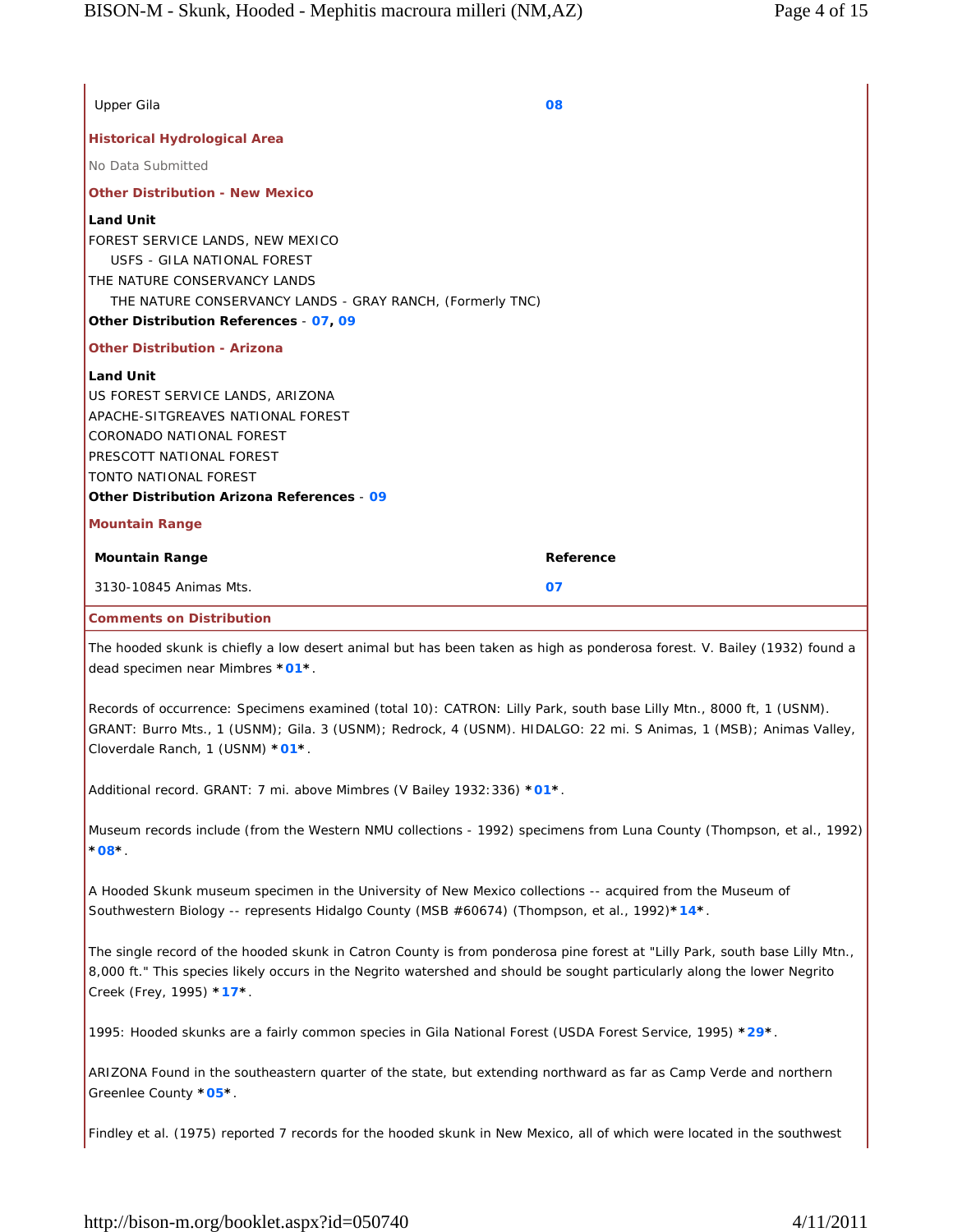portion of the state. Their northern range in the Gila coincides with the Mogollon Rim (J. Hubbard, NMDGF, pers. comm.). Additional road kill/observation survey data (from 9/91 to 5/92; not from the museum collections) includes a record from Luna County (Thompson, et al., 1992)**\*08\***.

# **Comments on Prehistoric Distribution**

No Data Submitted

| <b>Habitat Association</b> | Back to top       |
|----------------------------|-------------------|
| <b>General Habitat</b>     | <b>References</b> |
| RIPARIAN                   | 08                |
| RIPARIAN                   | 01?               |
| RIPARIAN                   | 07?               |
| <b>TERRESTRIAL</b>         | 01?               |
| TERRESTRIAL                | 07?               |
| <b>MONTANE</b>             | 33                |
| <b>LOWLANDS</b>            | 33                |

**Comments on Habitat Associations**

They are found in sycamore, cottonwood, and rabbitbrush riparian habitats **\*07\***.

In montane habitat, hooded skunks are found primarily at intermediate elevations. (Frey, 1999) **\*33\***

# **Gap Analysis Habitat Associations**

| <b>Gap Vegetation Type</b>                   | Season | Gap Importance | <b>References</b> |
|----------------------------------------------|--------|----------------|-------------------|
| <b>FOREST</b>                                | Yr-Rnd | Casual Use     | 999               |
| PONDEROSA PINE                               | Yr-Rnd | Casual Use     | 33,01             |
| CHIHUAHUA/APACHE PINE                        | Yr-Rnd | Casual Use     | 33,01             |
| <b>WOODLANDS</b>                             | Yr-Rnd | Casual Use     | 999               |
| PINYON/JUNIPER closed                        | Yr-Rnd | Casual Use     | 33,01             |
| <b>JUNIPER SAVANNA</b>                       | Yr-Rnd | Casual Use     | 33,01             |
| BORDER PINYON/ALLIGATOR JUNIPER              | Yr-Rnd | Casual Use     | 33,01             |
| REDBERRY JUNIPER open                        | Yr-Rnd | Casual Use     | 33,01             |
| SILVERLEAF/NETLEAF OAK closed                | Yr-Rnd | Casual Use     | 33,01             |
| ENCINAL OAK open/gray/emory/white oak        | Yr-Rnd | Casual Use     | 33,01             |
| <b>SCRUB</b>                                 | Yr-Rnd | Casual Use     | 999               |
| Mt SCRUB mahogany/gambel/wavyleaf oak        | Yr-Rnd | Casual Use     | 33,01             |
| CHAPARRAL toumey/scrub/live oak/manzan       | Yr-Rnd | Casual Use     | 33,01             |
| <b>GREAT BASIN rabbitbrush/winterfat/etc</b> | Yr-Rnd | Casual Use     | 33,01             |
| CHIH DESERT creosotebush                     | Yr-Rnd | Casual Use     | 33,01             |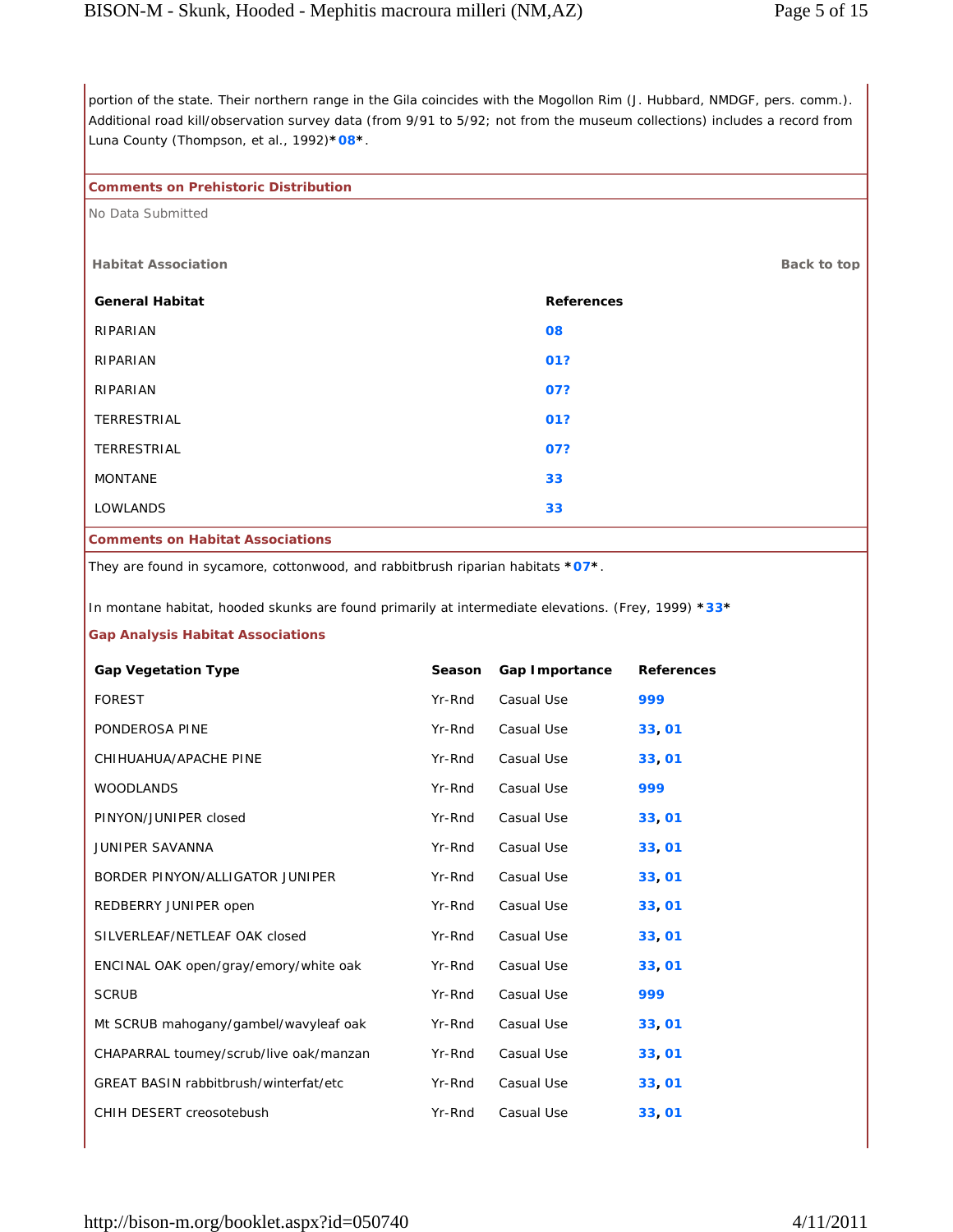| CHIH DESERT tarbush/mesquite/ocotillo                | Yr-Rnd | Casual Use | 33, 01             |
|------------------------------------------------------|--------|------------|--------------------|
| AZ UPLAND SONORAN DESERTSCRUB (AZ)                   | Yr-Rnd | Casual Use | 33,01              |
| <b>GRASS</b>                                         | Yr-Rnd | Casual Use | 999                |
| SHORT GRASS STEPPE gramma+buffalograss               | Yr-Rnd | Casual Use | 33, 01             |
| CHIH DESERT GRASSLAND black grama                    | Yr-Rnd | Casual Use | 33, 01             |
| CHIH DESERT GRASSLAND tabosa/sacaton                 | Yr-Rnd | Casual Use | 33, 01             |
| RIPARIAN                                             | Yr-Rnd | Important  | 999                |
| MONTANE RIPARIAN cottonwd/alder/willow               | Yr-Rnd | Casual Use | 33, 01             |
| LOWLAND RIPARIAN cottonwood/sycamore                 | Yr-Rnd | Important  | 32, 33, 01, 30, 31 |
| ARROYO RIPARIAN Apache plume/mesquite                | Yr-Rnd | Casual Use | 33 01 05           |
| <b>BARREN</b>                                        | Yr-Rnd | Casual Use | 999                |
| <b>BARREN: MINES &amp; QUARRIES</b>                  | Yr-Rnd | Casual Use | 33                 |
| <b>BARREN: ROCK OUTCROP</b>                          | Yr-Rnd | Casual Use | 33,05              |
| <b>Comments on Gap Analysis Habitat Associations</b> |        |            |                    |

NEW MEXICO The single record of the hooded skunk in Catron County is from ponderosa pine forest at "Lilly Park, south base Lilly Mtn., 8,000 ft." although this species typically inhabits desert (Findley, 1975:313). Bailey (1931:336) noted that they are generally found along the stream valleys or in canyons, where they follow the trails and resort to rocky ledges or brushy bottoms for cover and concealment during the day" (Frey, 1995) **\*17\***.

ARIZONA In Arizona, most records of this skunk are from desertscrub (Hoffmeister, 1986) (Frey, 1995) **\*17\***.

Hooded skunks seem to prefer rocky slopes, bases of cliffs, or rocky sides of arroyos. They seem to prefer intermediate elevations, above the deserts but not in the highest mountains. (Hoffmeister, 1986) **\*5\***

# **Land Use / Land Cover Associations**

| Land Use / Land Cover | <b>References</b> |
|-----------------------|-------------------|
| Rangeland             | 01? 07?           |
| Herbaceous Rangeland  | 01? 07?           |
| Forest Land           | 08 01? 07?        |
| Deciduous Forest Land | 08                |
| Evergreen Forest Land | 08                |
| Mixed Forest Land     | 08                |
| Barren Land           | 01?, 07?          |

## **Comments on Land Use / Land Cover Associations**

No Data Submitted

# **National Wetlands Inventory**

No Data Submitted

# **Comments on National Wetlands Inventory**

No Data Submitted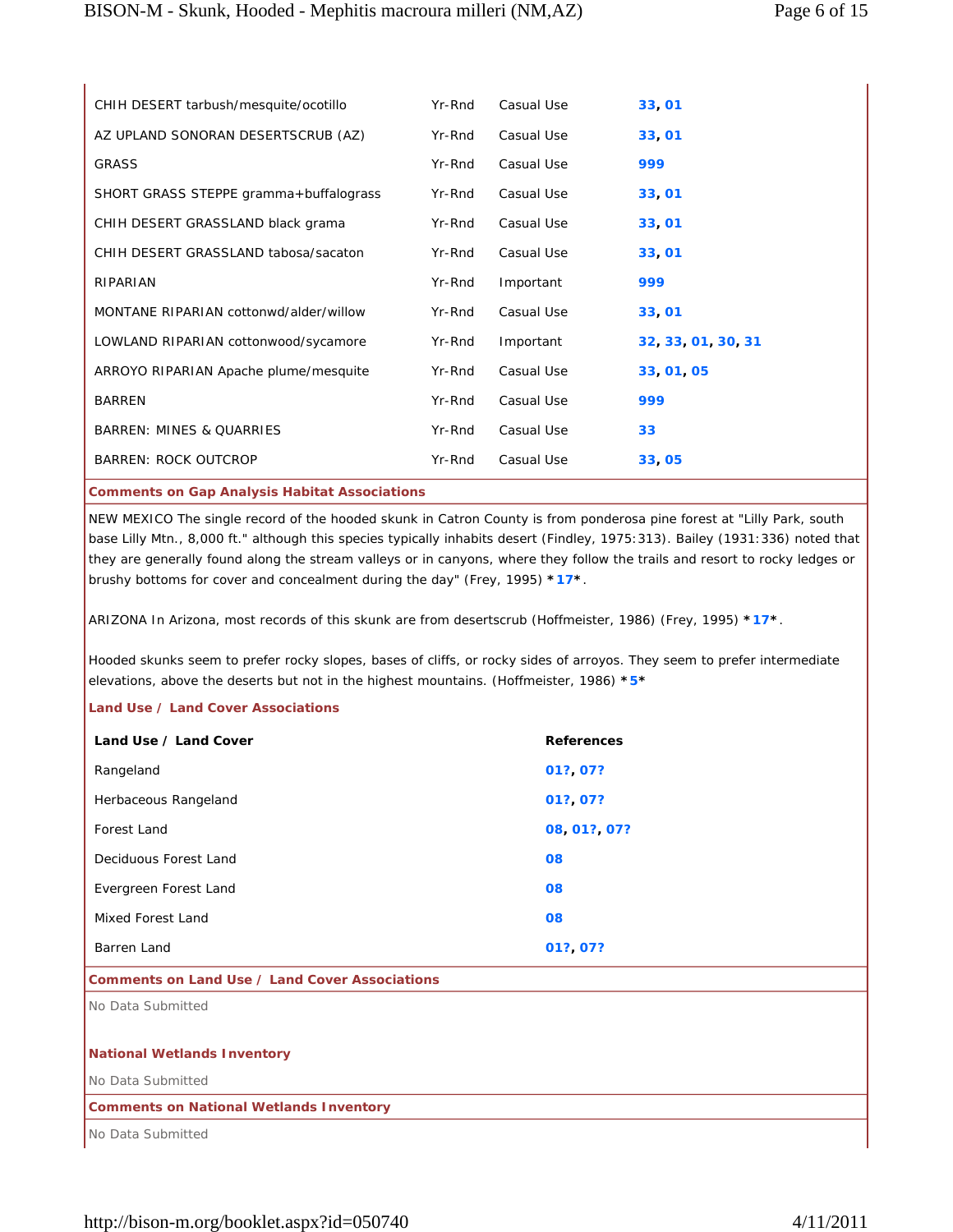| <b>Habitat SAF</b> |
|--------------------|
| <b>SAF</b>         |
| Cottonwood-willow  |

Interior Ponderosa Pine

Western live oak

# **Habitat PNV**

| <b>PNV</b>                                            | <b>References</b> |
|-------------------------------------------------------|-------------------|
| Grama-Tobosa Shrubsteppe (Boutloua-Hilaria-Larrea)    | 07?               |
| <b>Habitat Eco Regions</b>                            |                   |
| <b>Eco Region</b>                                     | <b>References</b> |
| Great Plains-Short Grass Prairie: Grama-Buffalo Grass | 07?               |
| <b>Habitat Life Zones</b>                             |                   |
| Life Zone                                             | <b>References</b> |
| LOWER SONORAN: MESQUITE-CREOSOTE BUSH                 | 08                |
|                                                       |                   |

**Comments on General Habitat Associations**

Hooded skunks are found in shortgrass plains, sactan grassland, sycamore riparian, cottonwood riparian, rabbitbrush riparian, oak savanna **\*07\***.

The hooded skunk is chiefly a low desert animal but has been taken as high as ponderosa forest. V. Bailey (1932) found a dead specimen near Mimbres **\*01\***.

**SAF References**

ARIZONA Hooded skunks seem to prefer rocky slopes, bases of cliffs, or rocky sides of arroyos. They seem to prefer intermediate elevations, above the deserts but not in the highest mountains. We encountered this species in the heavy growth of weeds and shrubs near the Santa Cruz and San Pedro rivers in places where one would expect cotton rats. U.S. Fish and Wildlife Service data from Fort Lowell indicate hooded skunks prefer the streams below the foothills **\*05\***.

Primary habitat types include: Coniferous and Mixed Woodlands, Chihuahuan Desert Scrub, Closed Basin Scrub, Plains-Mesa Grassland, Desert Grassland and Riparian **\*08\***.

The major habitat of the hooded skunk consists of coniferous forest, deciduous forest and riparian (Spowart and Samson 1986). Desert lowlands or Chihuahuan mesquite-grassland were named primary habitat by both Findley et al. (1975) and Schmidly (1977), yet they include higher elevation habitats **\*08\***.

PRIMARY HABITAT -- GIS CALCULATIONS: The hooded skunk uses approximately 5607 out of 41470 square kilometers of Coniferous and Mixed Woodlands (C&MW) habitat within New Mexico **\*08\***.

The hooded skunk uses approximately 105 out of 69868 square kilometers of Plains-Mesa Grassland (PMG) habitat within New Mexico **\*08\***.

The hooded skunk uses approximately 9089 out of 55233 square kilometers of Desert Grassland (DG) habitat within New Mexico **\*08\***.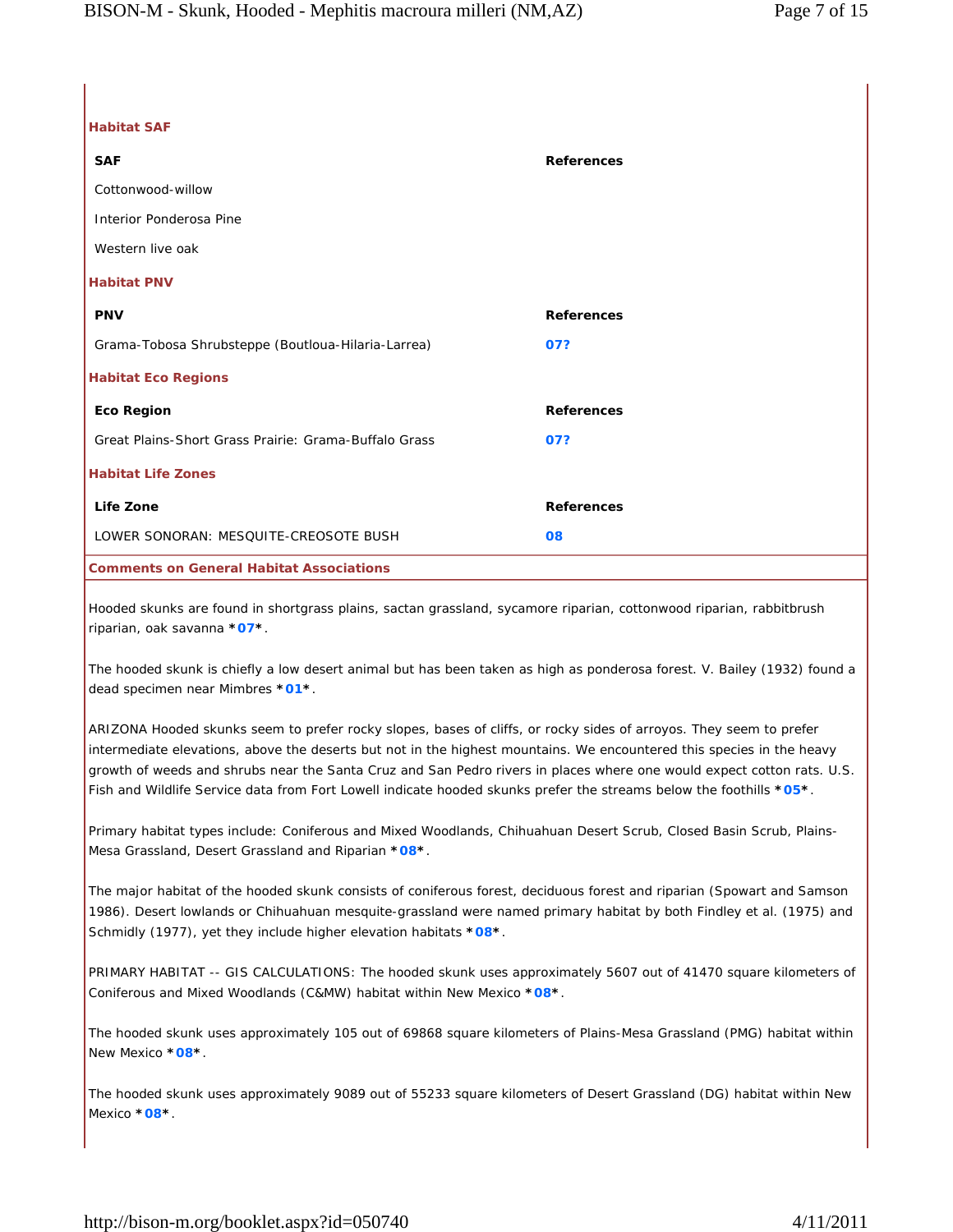The hooded skunk uses approximately 3632 out of 18845 square kilometers of Chihuahuan Desert Scrub (CDS) habitat within New Mexico **\*08\***.

The hooded skunk uses approximately 1079 out of 7539 square kilometers of Closed Basin Scrub (CBS) habitat within New Mexico **\*08\***.

The hooded skunk uses a total of approximately 19512 out of the 311478 square kilometers within New Mexican borders **\*08\***.

| <b>Food Habits</b>                                                                                                                                                      |                           |                    | Back to top |
|-------------------------------------------------------------------------------------------------------------------------------------------------------------------------|---------------------------|--------------------|-------------|
| <b>Trophic</b>                                                                                                                                                          |                           | <b>References</b>  |             |
| <b>INVERTIVORE-eats invertebrates</b>                                                                                                                                   |                           | 999                |             |
| <b>Trophic Comments</b>                                                                                                                                                 |                           |                    |             |
| No Data Submitted                                                                                                                                                       |                           |                    |             |
|                                                                                                                                                                         |                           |                    |             |
| LifeStage                                                                                                                                                               | <b>Food Item Consumed</b> | Part of Food I tem |             |
| General                                                                                                                                                                 | ANIMALS:                  | Not Specified      |             |
| General                                                                                                                                                                 | <b>INVERTEBRATES</b>      | Not Specified      |             |
| General                                                                                                                                                                 | ARTHROPODA                | Not Specified      |             |
| General                                                                                                                                                                 | Insecta                   | Not Specified      |             |
| General                                                                                                                                                                 | Orthoptera                | Not Specified      |             |
| General                                                                                                                                                                 | <b>SEE COMMENTS</b>       |                    |             |
| <b>Comments on Food Habits - General</b>                                                                                                                                |                           |                    |             |
| Hooded skunks are primarily insectivorous. Dalquest (1953) "found a fat animal hunting in a grassy meadow by preying<br>upon grasshoppers make inactive by frost" *05*. |                           |                    |             |

## **Comments on Food Habits - Important**

No Data Submitted

# **Comments on Food Habits - Adult**

No Data Submitted

# **Comments on Food Habits - Juvenile**

No Data Submitted

# **Comments on Food Habits - Larval**

No Data Submitted

# **Environmental Associations Back to top**

**LifeStage Environmental Associations**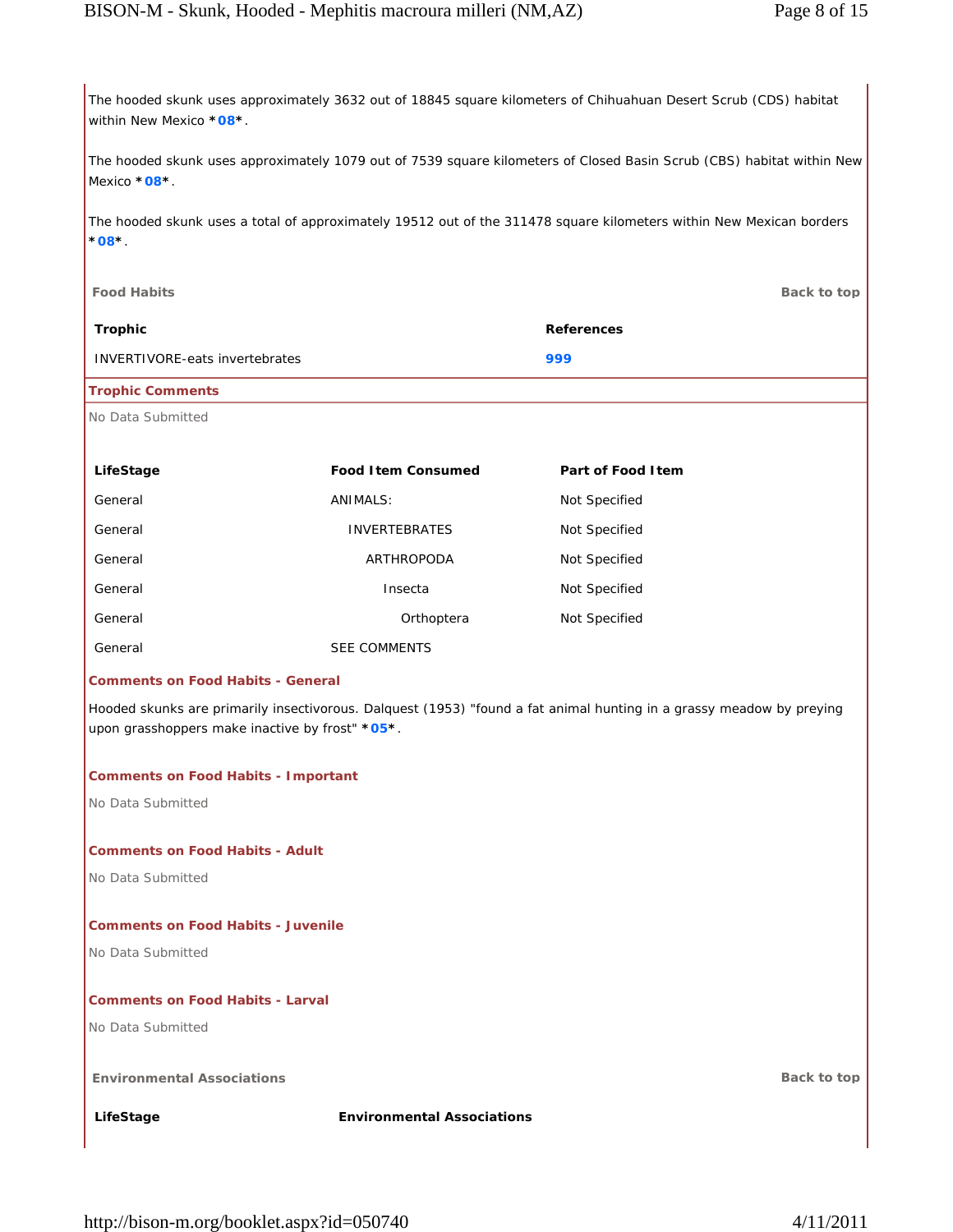| General                                                      | Elevation: 4001-5000 ft. (1220 - 1520 m)                                                                                                                                                                                                        |
|--------------------------------------------------------------|-------------------------------------------------------------------------------------------------------------------------------------------------------------------------------------------------------------------------------------------------|
| General                                                      | Elevation: 5001-6000 ft. (1520 - 1830 m)                                                                                                                                                                                                        |
| General                                                      | Elevation: 8001-9000 ft. (2440 - 2740 m)                                                                                                                                                                                                        |
| General                                                      | Elevation: Specified in Comments                                                                                                                                                                                                                |
| General                                                      | Human Association: Farm outbuildings (barns, silos, sheds)                                                                                                                                                                                      |
| General                                                      | Human Association: Abandoned buildings                                                                                                                                                                                                          |
| General                                                      | Human Association: Tolerates/benefits from human assoc.                                                                                                                                                                                         |
| General                                                      | General Waterbody Type: Streams                                                                                                                                                                                                                 |
| General                                                      | General Waterbody Type: Specified in Comments                                                                                                                                                                                                   |
| General                                                      | Terrestrial Features: Cliffs/ledges                                                                                                                                                                                                             |
| General                                                      | Terrestrial Features: Rock outcrops & Rimrock                                                                                                                                                                                                   |
| General                                                      | Terrestrial Features: Specified in Comments                                                                                                                                                                                                     |
| General                                                      | Desert: Specified in Comments                                                                                                                                                                                                                   |
| General                                                      | Grassland: Savannas - Mixed grass and trees                                                                                                                                                                                                     |
| General                                                      | Veg. Successional Stage: Specified in Comments                                                                                                                                                                                                  |
| General                                                      | Tree Distribution in Stand: Savannah (very open)                                                                                                                                                                                                |
| General                                                      | Movement Corridors: Specified in Comments                                                                                                                                                                                                       |
| LifeStage                                                    | <b>References</b>                                                                                                                                                                                                                               |
| General                                                      | 01, 05, 07, 08                                                                                                                                                                                                                                  |
|                                                              |                                                                                                                                                                                                                                                 |
| <b>Comments on General Environmental Associations</b>        |                                                                                                                                                                                                                                                 |
|                                                              | The hooded skunk is chiefly a low desert animal but has been taken as high as ponderosa forest *01*.                                                                                                                                            |
|                                                              | ARIZONA Hooded skunks seem to prefer rocky slopes, bases of cliffs, or rocky sides of arroyos. They seem to prefer                                                                                                                              |
|                                                              | intermediate elevations, above the deserts but not in the highest mountains. We encountered this species in the heavy<br>growth of weeds and shrubs near the Santa Cruz and San Pedro rivers in places where one would expect cotton rats. U.S. |
|                                                              | Fish and Wildlife Service data from Fort Lowell indicate hooded skunks prefer the streams below the foothills *05*.                                                                                                                             |
|                                                              |                                                                                                                                                                                                                                                 |
|                                                              | Many hooded skunk sightings have occurred along streams in riparian vegetation or near water (Godin 1982). Hooded<br>skunks have been recorded at 2440 m (8000 ft.) in New Mexico (Hubbard 1972) * $08$ *.                                      |
|                                                              |                                                                                                                                                                                                                                                 |
| <b>Comments on Limiting Environmental Associations</b>       |                                                                                                                                                                                                                                                 |
| No Data Submitted                                            |                                                                                                                                                                                                                                                 |
| <b>Comments on Adult Environmental Associations</b>          |                                                                                                                                                                                                                                                 |
| No Data Submitted                                            |                                                                                                                                                                                                                                                 |
|                                                              |                                                                                                                                                                                                                                                 |
| <b>Comments on Breeding Adult Environmental Associations</b> |                                                                                                                                                                                                                                                 |
| No Data Submitted                                            |                                                                                                                                                                                                                                                 |
| <b>Comments on Feeding Adult Environmental Associations</b>  |                                                                                                                                                                                                                                                 |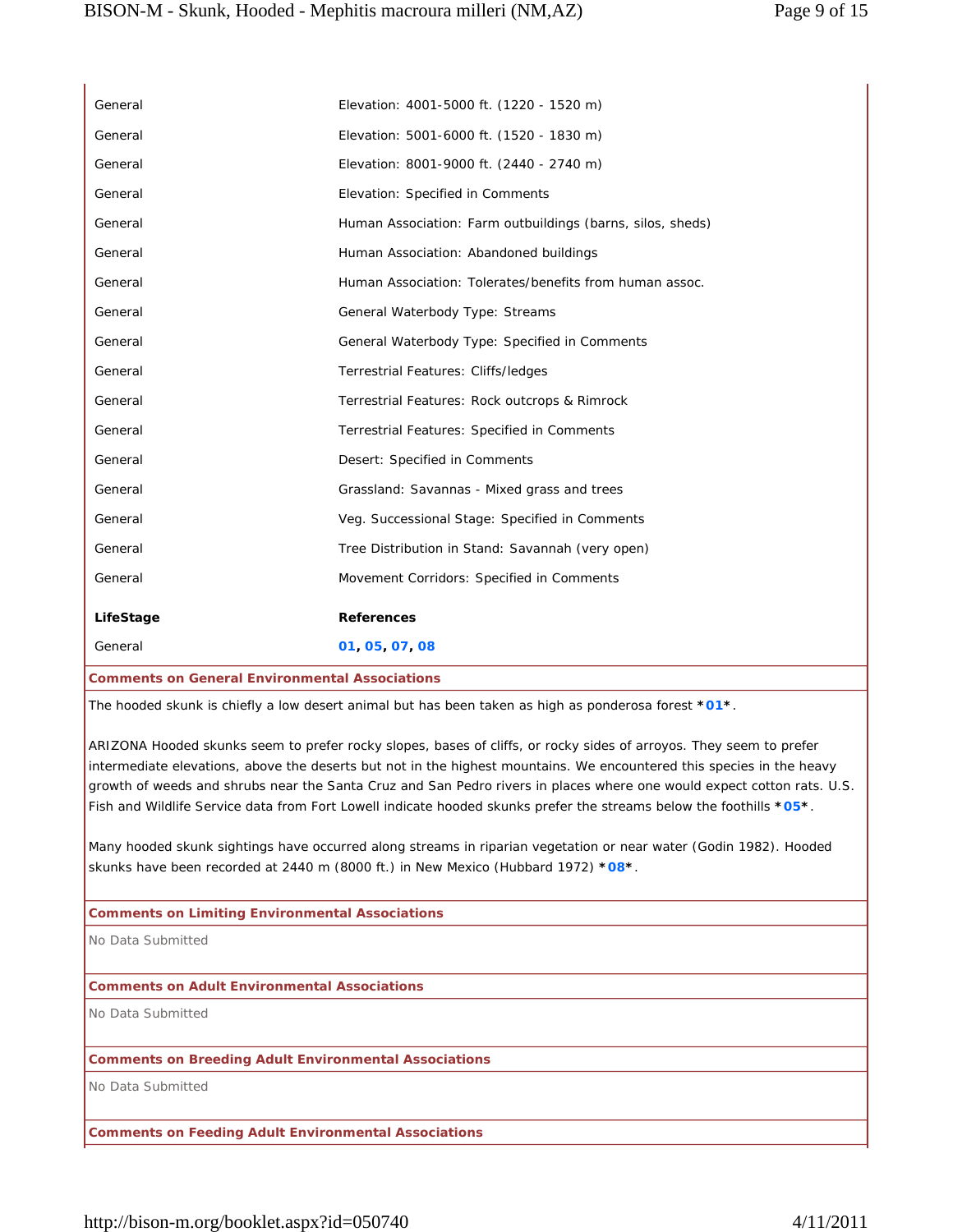| No Data Submitted                                                                                                                                                                                                                                                                                                                                                                                                                                                                                                                                                                                                                     |
|---------------------------------------------------------------------------------------------------------------------------------------------------------------------------------------------------------------------------------------------------------------------------------------------------------------------------------------------------------------------------------------------------------------------------------------------------------------------------------------------------------------------------------------------------------------------------------------------------------------------------------------|
| <b>Comments on Resting Adult Environmental Associations</b>                                                                                                                                                                                                                                                                                                                                                                                                                                                                                                                                                                           |
| No Data Submitted                                                                                                                                                                                                                                                                                                                                                                                                                                                                                                                                                                                                                     |
| <b>Comments on Juvenile Environmental Associations</b>                                                                                                                                                                                                                                                                                                                                                                                                                                                                                                                                                                                |
| No Data Submitted                                                                                                                                                                                                                                                                                                                                                                                                                                                                                                                                                                                                                     |
| <b>Comments on Resting Juvenile Environmental Associations</b>                                                                                                                                                                                                                                                                                                                                                                                                                                                                                                                                                                        |
| No Data Submitted                                                                                                                                                                                                                                                                                                                                                                                                                                                                                                                                                                                                                     |
| <b>Comments on Feeding Juvenile Environmental Associations</b>                                                                                                                                                                                                                                                                                                                                                                                                                                                                                                                                                                        |
| No Data Submitted                                                                                                                                                                                                                                                                                                                                                                                                                                                                                                                                                                                                                     |
| <b>Comments on Larvae Environmental Associations</b>                                                                                                                                                                                                                                                                                                                                                                                                                                                                                                                                                                                  |
| No Data Submitted                                                                                                                                                                                                                                                                                                                                                                                                                                                                                                                                                                                                                     |
| <b>Comments on Resting Larvae Environmental Associations</b>                                                                                                                                                                                                                                                                                                                                                                                                                                                                                                                                                                          |
| No Data Submitted                                                                                                                                                                                                                                                                                                                                                                                                                                                                                                                                                                                                                     |
| <b>Comments on Feeding Larvae Environmental Associations</b>                                                                                                                                                                                                                                                                                                                                                                                                                                                                                                                                                                          |
| No Data Submitted                                                                                                                                                                                                                                                                                                                                                                                                                                                                                                                                                                                                                     |
| <b>Comments on Pupa Environmental Associations</b>                                                                                                                                                                                                                                                                                                                                                                                                                                                                                                                                                                                    |
| No Data Submitted                                                                                                                                                                                                                                                                                                                                                                                                                                                                                                                                                                                                                     |
| <b>Comments on Egg Environmental Associations</b>                                                                                                                                                                                                                                                                                                                                                                                                                                                                                                                                                                                     |
| No Data Submitted                                                                                                                                                                                                                                                                                                                                                                                                                                                                                                                                                                                                                     |
| <b>Life History</b><br>Back to top                                                                                                                                                                                                                                                                                                                                                                                                                                                                                                                                                                                                    |
| <b>Description</b>                                                                                                                                                                                                                                                                                                                                                                                                                                                                                                                                                                                                                    |
| Mephitis macroura resembles M. mephitis but has a longer tail and rarely has a dorsal white stripe that is divided into a<br>"V." However, the back may be entirely white, or it may be black with two lateral white stripes *01*.                                                                                                                                                                                                                                                                                                                                                                                                    |
| ARIZONA A small bodied, long-tailed species of Mephitis in which in Arizona speci- mens white lateral stripes extend from<br>below the ears along the sides to the thighs; underside of the tail is usually white, or the dorsum has a broad white band<br>beginning between the ears and extending onto the dorsum of the tail, but the white band is interspersed with black hairs;<br>in rare cases, the animal is entirely black, with a remnant of the white stripe above the nose and a few white hairs<br>interspersed in the tail; hind feet short (averaging 64-66 mm); tympanic bullae slightly inflated; skull small *05*. |

## **Reproduction**

Schmidly (1977:153), writing about this species in western Texas, says breeding may take place from mid-February to the end of March **\*05\***.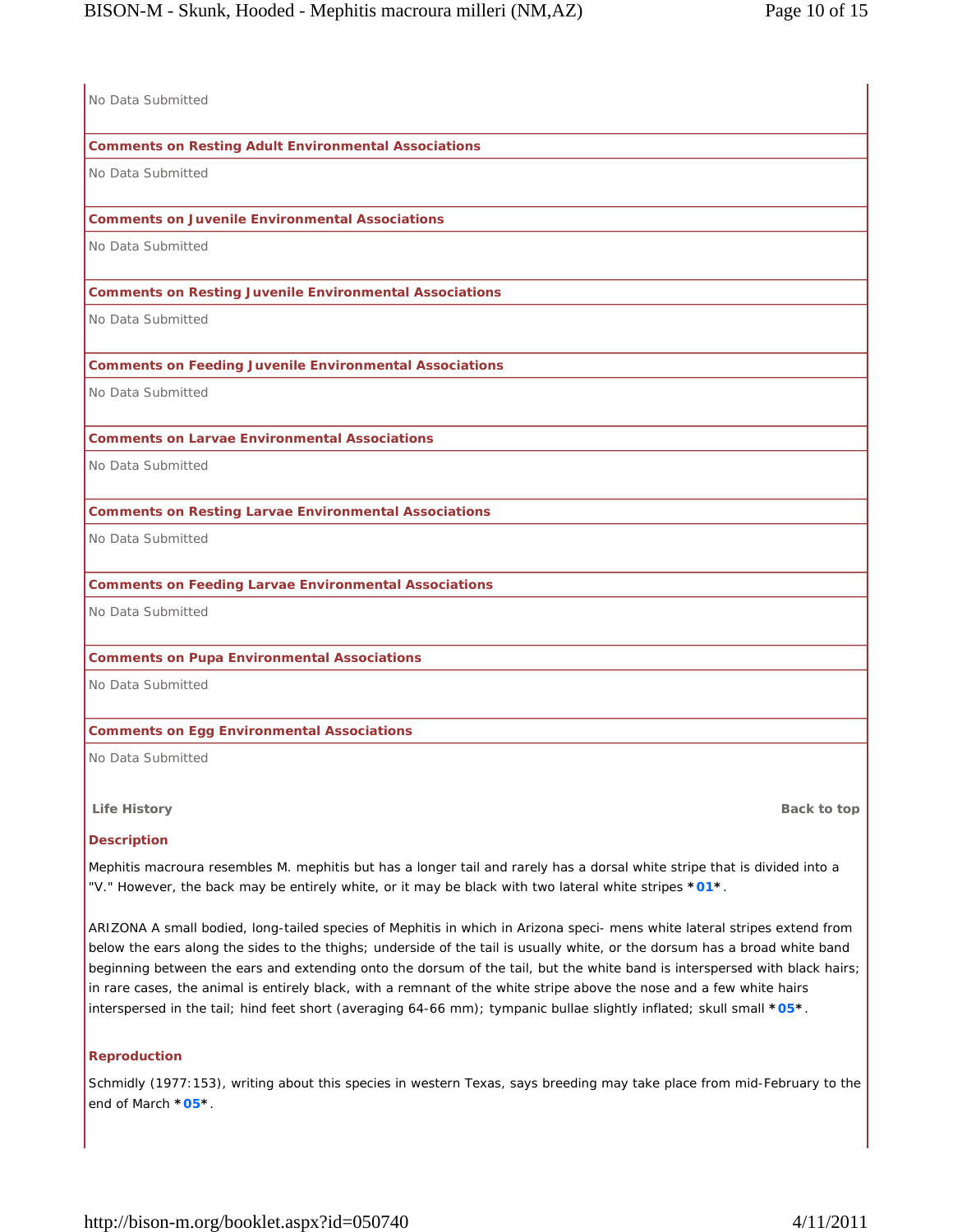# **Behavior**

Hooded skunks often offer little resistance when caught in a trap. Some people hve said that hooded skunks take refuge under buildings less often than other skunks do **\*05\***.

# **Species Origin**

No Data Submitted

## **Limiting Factors**

No Data Submitted

## **Population Attributes**

No Data Submitted

## **Life History Codes**

Origin: Native to NM

Breeding/Spawning Season: February

Breeding/Spawning Season: March

Reproduction: Viviparous/Ovoviviparous (live bearing)

## **Life History Code References** - **05, 26**

## **Comments on Life History Codes**

No Data Submitted

## **Comments on Species Association**

No Data Submitted

## **Wildlife Disease and Parasites**

No Data Submitted

## **Comments on Disease**

No Data Submitted

## **Management Practices Back to top Back to top Back to top Back to top Back to top Back to top Back to top**

## **Comments on Special or Standard Techniques**

AGING -- Animals have been placed in age categories by the degree of closing of three sutures: nasal, presphenoidbasisphenoid, and occipital- basisphenoid. The nasal suture was scored as 1, no fusion; 2, fusing; 3, fused but suture evident; 4, suture obliterated. Presphenoid-basisphenoid: 1, open; 2, fusing; 3, fused. Occipital-basisphenoid: 1, open; 2, fusing; 3, fused. This follows the system devised by Kirkland (1975) **\*05\***.

| <b>Effects</b> | <b>Management Action</b>             |
|----------------|--------------------------------------|
| Adverse        | ADC: Sodium Cyanide M-44             |
| Adverse        | ANIMAL DAMAGE CONTROL (ADC) Chemical |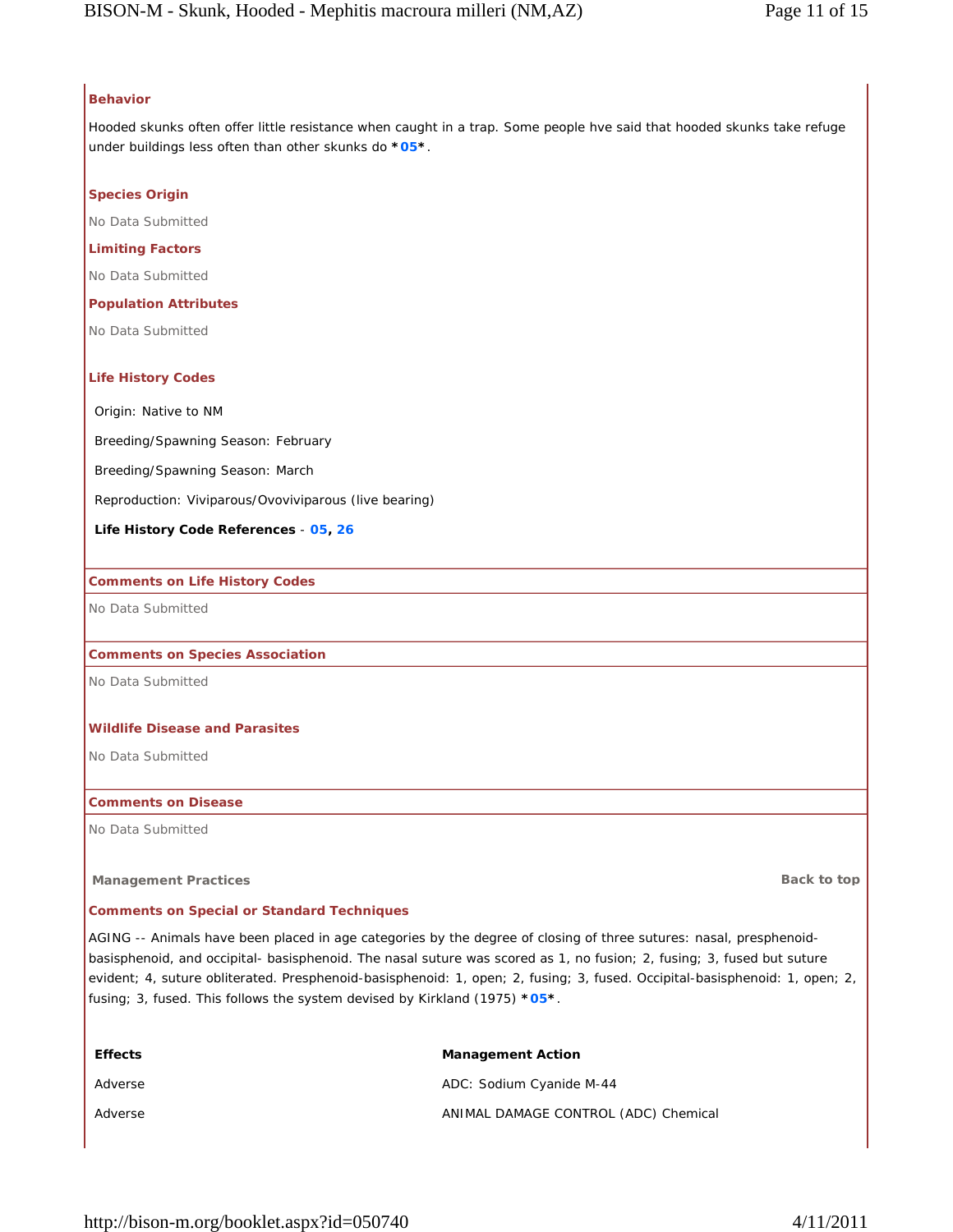| Comment                                 | ADC: Zinc Phosphide, below ground (grain bait) |
|-----------------------------------------|------------------------------------------------|
| Comment                                 | ADC: Snares, neck & leg                        |
| Comment                                 | ANIMAL DAMAGE CONTROL (ADC) Chemical           |
| Comment                                 | ANIMAL DAMAGE CONTROL (ADC) Non-Chemical       |
| Comment                                 | ADC: Zinc Phosphide, above ground (grain bait) |
| Comment                                 | ADC: Zinc Phosphide (meat bait)                |
| <b>Effects</b>                          | <b>References</b>                              |
| Adverse                                 | 20                                             |
| No Effect                               | 23, 24, 25                                     |
| <b>Comments on Management Practices</b> |                                                |
| No Data Submitted                       |                                                |

**Comments on Animal Damage Control Methods**

NOTE: The BISON-M coding of potential impacts of ADC practices (e.g., M-44's, traps, snares and poisons) in the "RESULTS MANAGEMENT PRACTICES" (MGT.FIELD & MGT fields) section, assumes the practice occurs in occupied habitat and is applied without mitigation. For more information, contact Jon Klingel, Conservation Services Division, NM Dept of Game and Fish. Santa Fe, NM. The literature often does not indicate species of skunks taken with M-44s. Many striped skunks and some of the less common spotted skunks are killed. It seems likely that some of the skunks taken by M-44s may be hooded and hog-nosed skunks, as well. It seems reasonable to consider both these species as potentially killed by M-44s. The programmatic EIS (1994) states that 272 skunks were killed by M-44s in FY 1988. These included 23 striped skunks and 2 spotted skunks in New Mexico (USDA, 1994) **\*21\***.

CHR 23 states, in a one year test (1940-41) in CO, WY, and NM, the following animals were killed by coyote getters: 1107 coyotes, 2 bobcats, 24 dogs, 14 black-billed magpies, 7 foxes, 8 unidentified skunks, 2 badgers, 2 unidentified eagles, 2 bears, 1 hawk, 1 pika, and 1 cow (Eisler, 1991) **\*20\***.

Direct mortality risk from zinc phosphide is low. However, damage may occur to kidney, lungs and liver. This is based on a physiological study done using Siberian ferrets. Secondary poisoining by zinc phosphide are known to affect different animals in the following manner: Red and Gray Foxes become ill, Great Horned Owl showed significant behavioral irregularities, Red Fox, rats, chickens, domestic cats and dogs have died (Johnson and Fagerstone, 1994)**\*23\***.

Scavengers may be at some risk from animals killed by below ground bait of zinc phospide grains because some of the target animals die above ground. One study estimated that 1290 Black-tailed prairie dogs, poisoned by zinc phosphide grains, died above ground (Johnson and Fagerstone, 1994)**\*23\***.

ADC reports occasional taking of Spotted Skunks by neck snares. Nationwide about 100 Striped Skunks are taken in neck snares every year (ADC 1993, 1994, 1995)**\*24\***.

ADC also reports occasional taking of Striped Skunks in New Mexico (ADC-New Mexico 1994, 1995)**\*25\***.

The normal target species for zinc phosphide - meat baits use, are commensal rodents (having contact with humans). Zinc phosphide is highly to extremely toxic to both mammals and birds. All scavengers are at risk of primary poisoning and possibly secondary poisoning from zinc phosphide in meat baits. For many of these species the LD 50 level has not been determined (Johnson and Fagerstone, 1994)**\*23\***.

It shall be the policy of The Wildlife Society to support programs for predator control that are directed toward specific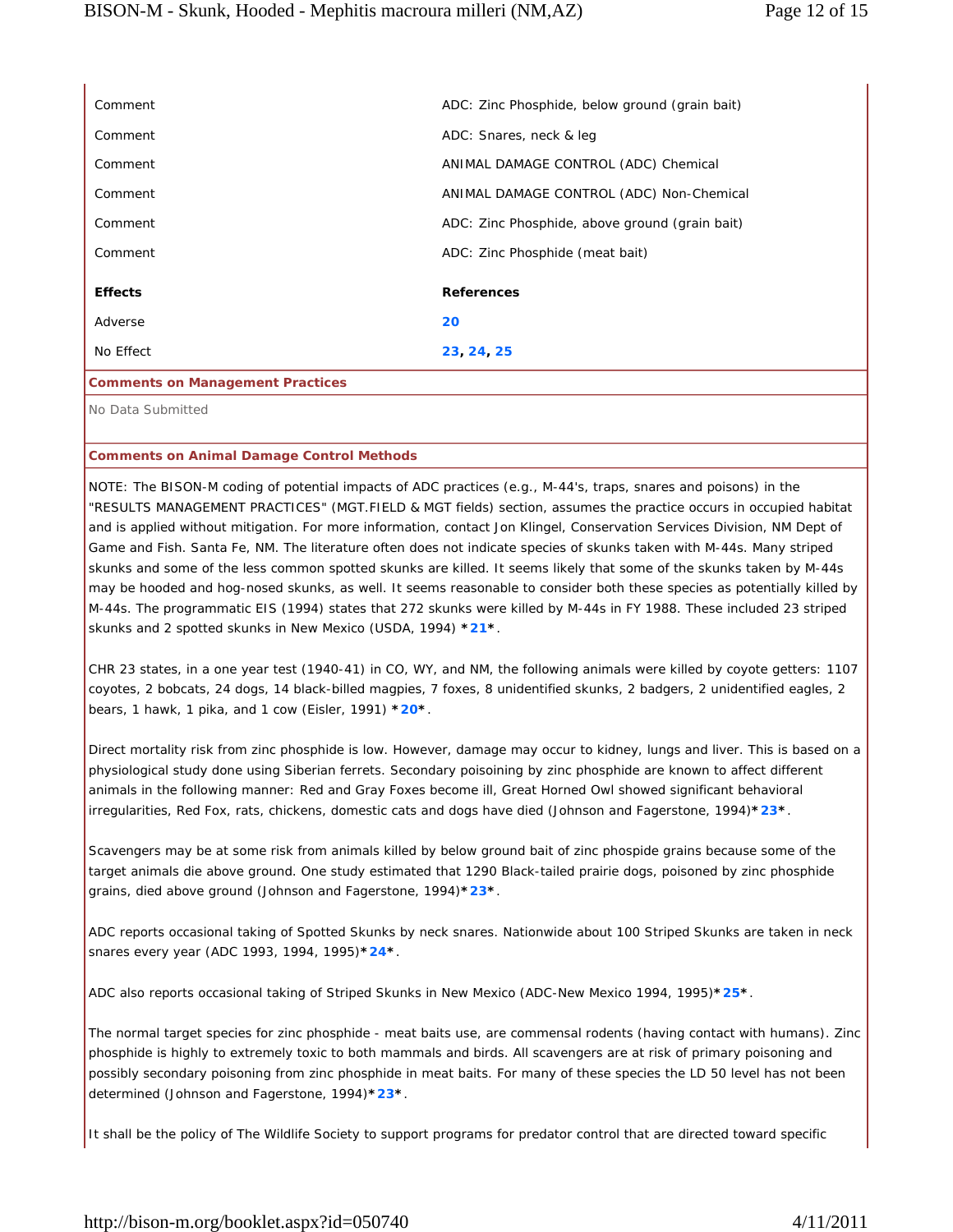individuals causing damage rather than broad spectrum removal aimed at lowering local or overall predator populations (TWS, 1997) **\*19\***.

## **Comments on Recommended Management Practices**

No Data Submitted

#### **Comments on Historical Management Practices**

No Data Submitted

## **Comments on Population Status**

No Data Submitted

**References Back to top**

1 - Findley, J.S., A.H. Harris, D.E. Wilson, and C. Jones. 1975. Mammals of New Mexico. University of New Mexico Press, Albuquerque, New Mexico. xxii + 360 pp.

2 - A preliminary checklist of the native mammals of New Mexico. New Mexico Department of Game and Fish, Endangered Species Program, Santa Fe, New Mexico 87503. January 8, 1988.

3 - New Mexico Dept. of Game and Fish - Endangered Species Program. 1990. Checklist of the native mammals of New Mexico. September 12, 1990. Santa Fe, New Mexico.

4 - New Mexico Statutes Annotated Chapter 17, Game and Fish, Pamphlett #33, 1988, Replacement Pamphlet, 17-2-3. Protected wildlife species and game fish defined. Michie Co., Law Publishers, Charlottesville, VA.

5 - Hoffmeister, D.F. 1986. Mammals of Arizona. The University of Arizona Press and the Arizona Game and Fish Dept. 602pp.

6 - Distribution of Mammals. Database from the Museum of Southwestern Biology. University of New Mexico, Albuquerque, NM.

7 - Cook, Joseph A. Occasional Papers the Museum of Southwestern Biology No.4 June 30, 1986. The Mammals of the Animas Mountains and Adjacent Areas, Hidalgo County, New Mexico. University of New Mexico. 45 pp.

8 - Thompson, Bruce C., et al. (New Mexico Cooperative Fish and Wildlife Research Unit, USFWS) December, 1992. Ecologically-based Management Evaluation for Sustainable Harvest and use of New Mexico Furbearer Resources.

9 - Patton, D. 1994. R3HARE Database. Northern Arizona University. Dept. of Forest Science. Flagstaff, AZ.

10 - Arizona Game and Fish Department. (February, 1995). Status Designations Notebook. Heritage Data Management System (HDMS). Phoenix, AZ.

11 - Klingel, Jon T. Biologist, Conservation Services Division, New Mexico Department of Game and Fish, Santa Fe, NM. Personal Communication September, 1995.

12 - Davis, William B. and David J. Schmidly. 1994. The Mammals of Texas. Texas Parks and Wildlife; Nongame and Urban Program. 4200 Smith School Road. Austin, TX, 78744.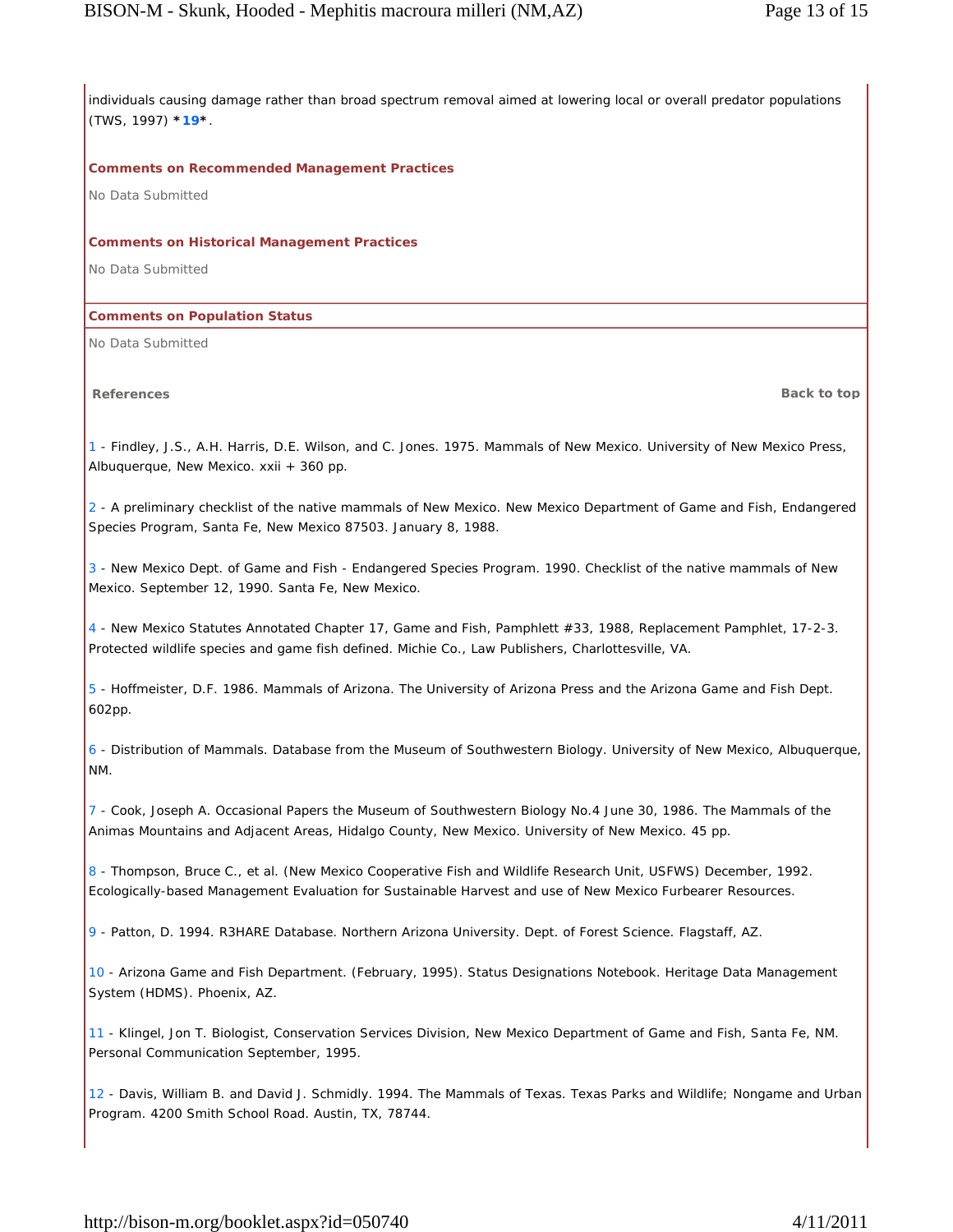13 - Sandoval, Andrew V. 1996. NMDGF, Biologist. New Mexico Wildlife Non-English Language Common Names --Language: Spanish. NMDGF, Santa Fe.

14 - Thompson, et al., 1992. Ecologically-Based Management Evaluation for Sustainable Harvest and Use of New Mexico Furbearer Resources. Submitted by NMCFWRU and USFWS, Las Cruces. Appendix P.

15 - New Mexico Natural Heritage Database. October, 1996. List of Species of New Mexico with NHP "Tracked" Status.

16 - Frey, Jennifer K. and Terry L. Yates. November, 1996. Mammalian Diversity in New Mexico. In: New Mexico Journal of Science, Vol. 36.

17 - Frey, Jennifer K. September 29, 1995. Mammals of the Negrito Creek Watershed, Gila National Forest, Reserve Ranger District, Catron County, New Mexico. A Final Report Submitted to: Gila National Forest, Reserve District, USDA Forest Service. 38 pp.

18 - Beer, James. 1961. Notes on Mammals of the World, from Mammology. University of Minnesota.

19 - The Wildlife Society (TWS). 1997. Position Statement on Livestock Grazing on Federal Rangelands in the Western United States. TWS, Bethesda, MD.

20 - Eisler, Ronald. 1991. Cyanide Hazards to Fish, Wildlife, and Invertebrates: A Synoptic Review. US Dept. of Interior, Fish and Wildlife Service. Biological Report 85 (1.23), Contaminant Hazard Reviews 23. 55pp.

21 - Animal Damage Control Program. Final Environmental Impact Statement. April 1994. USDA. (National Programmatic EIS).

22 - Klingel, Jon T. June, 1997. Biologist. Conservation Services Division. New Mexico Department of Game and Fish. Santa Fe, New Mexico.

23 - Johnson, G.D. and K.A. Fagerstone. 1994. Primary and Secondary Hazards of Zinc Phosphide to Non target Wildlife - A Review of the Literature. USDA-APHIS, DWRC Research Report No. 11-55-005.

24 - ADC National Annual Report for fiscal year 1993, 1994 and 1995.

25 - ADC New Mexico. FY 1994, 1995. Annual Reports. Albuquerque, New Mexico.

26 - Schmitt, Greg. September, 1997. Endangered Species Biologist. New Mexico Department of Game and Fish. Santa Fe, NM. Pers. Communication.

27 - Schmitt, Greg. October 28, 1997. Memorandum regarding New Mexican Mammals of Concern. NMDGF. Santa Fe, NM.

28 - NM Natural Heritage Program (NMNHP). October, 1997. New Mexico Heritage State Ranks 10/97. Albuquerque, NM.

29 - USDA Forest Service, Gila National Forest. September, 1995 Fish, Amphibians, Reptiles and Mammals of the Gila National Forest: A Checklist. Prepared by the USDA Forest Service in cooperation with the Southwest New Mexico Audubon Society and Department of Natural Science, Western New Mexico University.

30 - Bailey, V. 1931. Mammals of New Mexico. North American Fauna. 53:412 p.

31 - Schmidly, D.J. 1977. The mammals of Trans-Pecos Texas. Texas A & M University Press, College Station.

32 - Frey, J. 1999. CD-ROM with notes on mammal associations with GAP vegetation community classification.